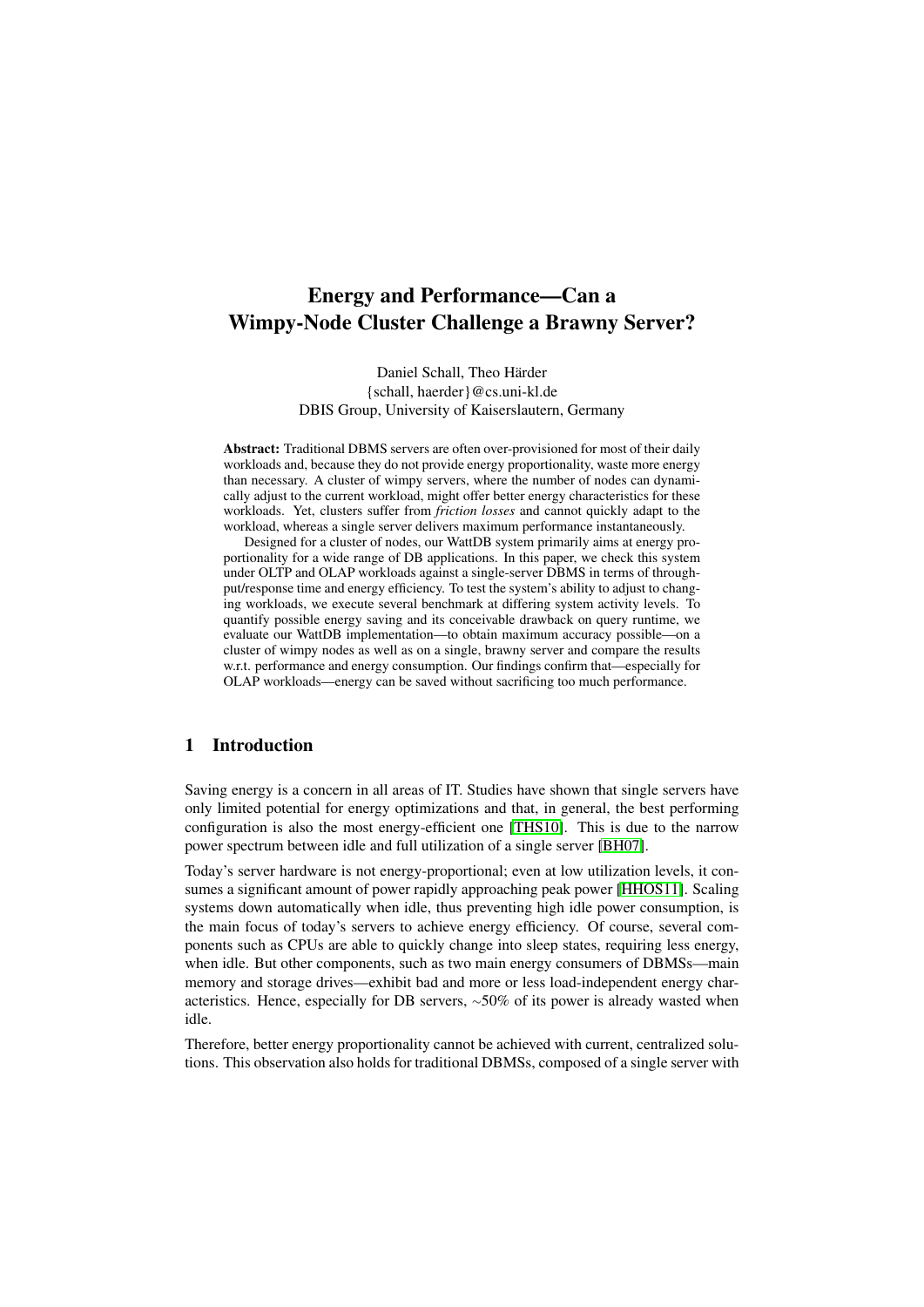huge main memory and lots of storage drives attached. In contrast to centralized, brawny servers, a scale-out cluster of lightweight (wimpy) servers has the ability to shutdown single nodes independently. At an abstract level, this enables the cluster to dynamically add or remove storage and processing power based on the cluster's utilization.

With cloud computing, elastic systems have emerged that adapt their size to the current workload. While stateless or lightweight systems can easily increase or reduce the number of active computing nodes in a cluster, a database faces much more challenges due to the need of high interactions among the nodes and fast reachability of DB data. Similar to cloud-based solutions, we hypothesize that a cluster of nodes may adjust the number of active nodes to the current demand and, thus, approximate energy proportionality.

Based on these observations, we developed WattDB, a research prototype of a distributed DBMS cluster, running on lightweight, Amdahl-balanced nodes using commodity hardware. The cluster is intended to dynamically shrink and expand its size, dependent on the workload. However, reconfiguring a cluster to balance node utilization requires data to be moved from node to node. But, copying data is time-consuming and adds overhead to the already loaded cluster. Hence reducing both, time and overhead, is crucial for an elastic DBMS. Although the cluster may not be as powerful as a monolithic server, we expect our system to consume significantly less energy for typical DBMS workloads.

In this paper, we compare a single, brawny server with a cluster of wimpy nodes under OLTP and OLAP workloads, running TPC-H and TPC-C benchmarks, respectively. In Sect. [2,](#page-1-0) we give an overview of recent research addressing *partitioning, elasticity, and energy efficiency* of DBMSs. Sect. [3](#page-3-0) introduces important aspects of our energy-proportional database cluster, whereas Sect. [4](#page-8-0) contains the results of several empirical experiments and compares energy use and performance of our cluster to those of a brawny server. In Sect. [5,](#page-18-1) we summarize the main issues of our work and give some conclusions.

# <span id="page-1-0"></span>2 Related Work

Reducing energy consumption of servers and enabling dynamic reconfiguration are all subject to a variety of research approaches. For the reason, we give a short overview of related works in three fields that serve as a building blocks of our research.

### 2.1 Dynamic Clustering

Traditional clustered DBMSs do not dynamically adjust their size (in terms of the number of active nodes) to their workload. Hence, scale-out to additional nodes is typically supported, whereas the opposite functionality, shrinking the cluster and centralizing the processing—the so-called scale-in—, is not. Recently, with the emergence of clouds, a change of thinking occurred and dynamic solutions became a research topic.

In his PhD thesis [\[Das11\]](#page-19-2), Sudipto Das implemented an elastic data storage, called Elastras, able to dynamically grow and shrink on a cloud. As common in generic clouds,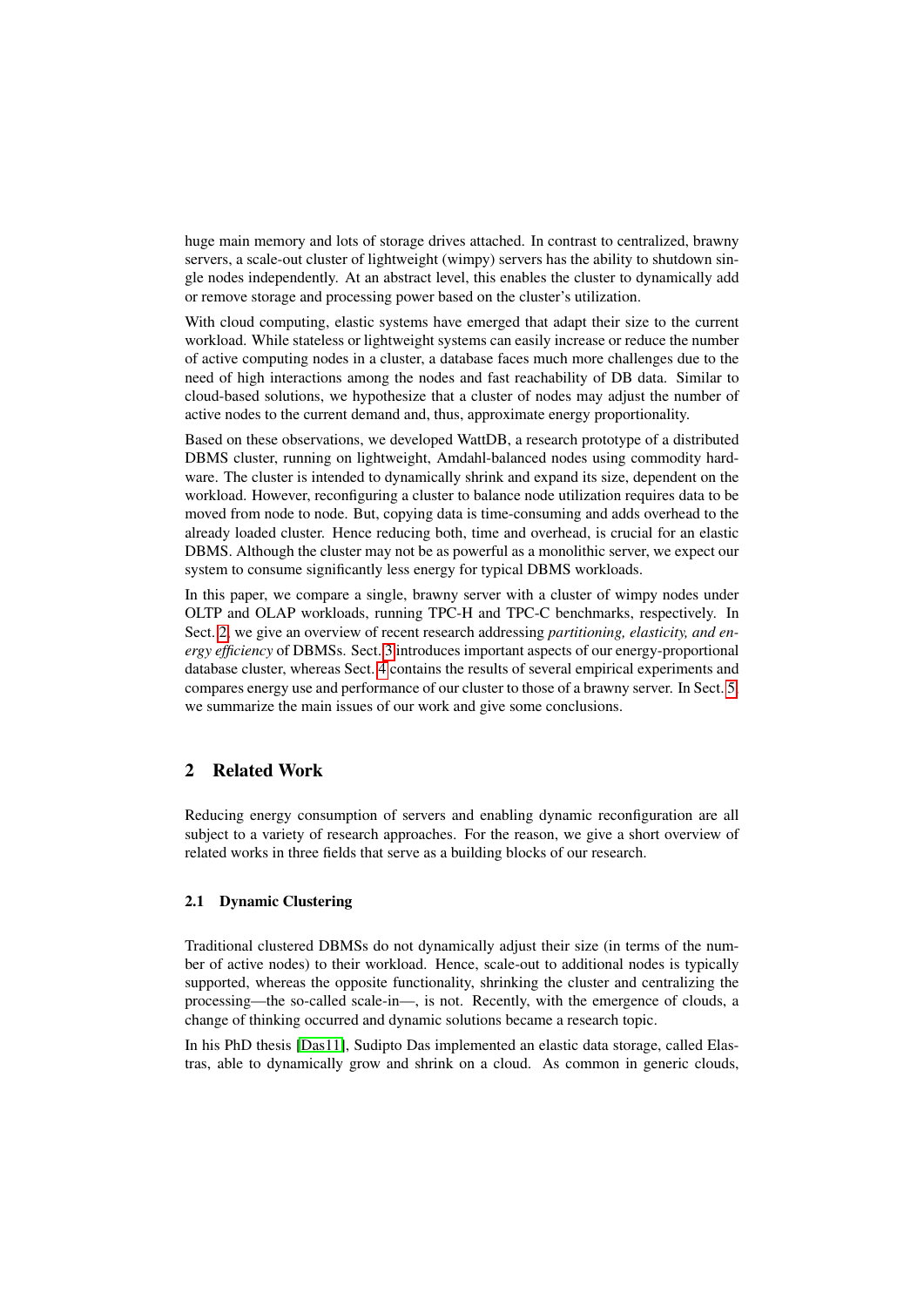his work is based on decoupled storage where all I/O involves network communication. *Key Groups*, application-defined sets of records frequently accessed together, can be seen as dynamic partitions that are often formed and dissolved. By distributing the partitions among nodes in the cluster, both performance and cost can be controlled.

A lot more data management systems working on a cloud have been proposed. In  $[BFG^+08]$  $[BFG^+08]$ , Brantner et al. designed a DBMS using Amazon S3 as storage and running on top. Lomet et al. [\[LFWZ09\]](#page-19-3) divided the database into two layers, one transactional and one persistence component that can run independently.

In  $[AFP<sup>+</sup>09]$  $[AFP<sup>+</sup>09]$ , Armbrust et al. proposed a scalable storage layer supporting consistency and dynamic scale-out/in called SCADS. Objects in SCADS are stored in logical order. Hot, i. e., frequently accessed objects are distributed among disks to improve access latencies and mitigate bottlenecks. The system was also extended to automatically adjust to workload changes and autonomously redistribute data.

Besides relational approaches, other implementations relax traditional DBMS properties to gain performance and simplify partitioning. Yahoo PNUTS  $[CRS<sup>+</sup>08]$  $[CRS<sup>+</sup>08]$ , Bigtable  $[CDG<sup>+</sup>08]$  $[CDG<sup>+</sup>08]$ , and Cassandra<sup>[1](#page-2-0)</sup>, are example of systems sacrificing transaction or schema support and query power  $[AFP^+09]$  $[AFP^+09]$ . Instead of arbitrary access patterns on the data, only primary key accesses to a single record are supported [\[VCO10\]](#page-19-6).

Amazon's Simple $DB<sup>2</sup>$  $DB<sup>2</sup>$  $DB<sup>2</sup>$  allows transactions to access multiple records, but limits accesses to single tables. Moreover, most current scalable data storage systems lack the rich data model of an RDBMS, which burdens application developers with data management tasks. Yet, no *fully-autonomous, clustered DBMS* exists providing ACID properties for transactions and SQL-like queries while dynamically adjusting its size to the current workload.

# 2.2 Energy Optimizations

Lang et al.  $[LHP^{+12}]$  $[LHP^{+12}]$  have shown that a cluster suffers from friction losses due to coordination and data shipping overhead and is therefore not as powerful as a comparable heavyweight server. On the other hand, for moderate workloads, i. e., the majority of realworld database applications, a scale-out cluster can exploit its ability to reduce or increase its size sufficiently fast and, in turn, gain far better energy efficiency.

In [\[SH13a\]](#page-19-8), we already explored the capabilities and limitations of a clustered storage architecture that dynamically adjusts the number of nodes to varying workloads consisting of simple *read-only page requests* where a large file had to be accessed via an index. We concluded that it is possible to approximate energy proportionality in the storage layer with a cluster of wimpy nodes. However, attaching or detaching a storage server is rather expensive, because (parts of) datasets may have to be migrated. Therefore, such events (in appropriate workloads) should happen on a scale of minutes or hours, but not seconds.

In [\[SH13b\]](#page-19-9), we focused on the query processing layer—again for varying workloads consisting of two types of *read-only SQL queries*—with similar conclusions. In this contribu-

<span id="page-2-0"></span><sup>1</sup><http://cassandra.apache.org/>

<span id="page-2-1"></span><sup>2</sup><http://aws.amazon.com/simpledb/>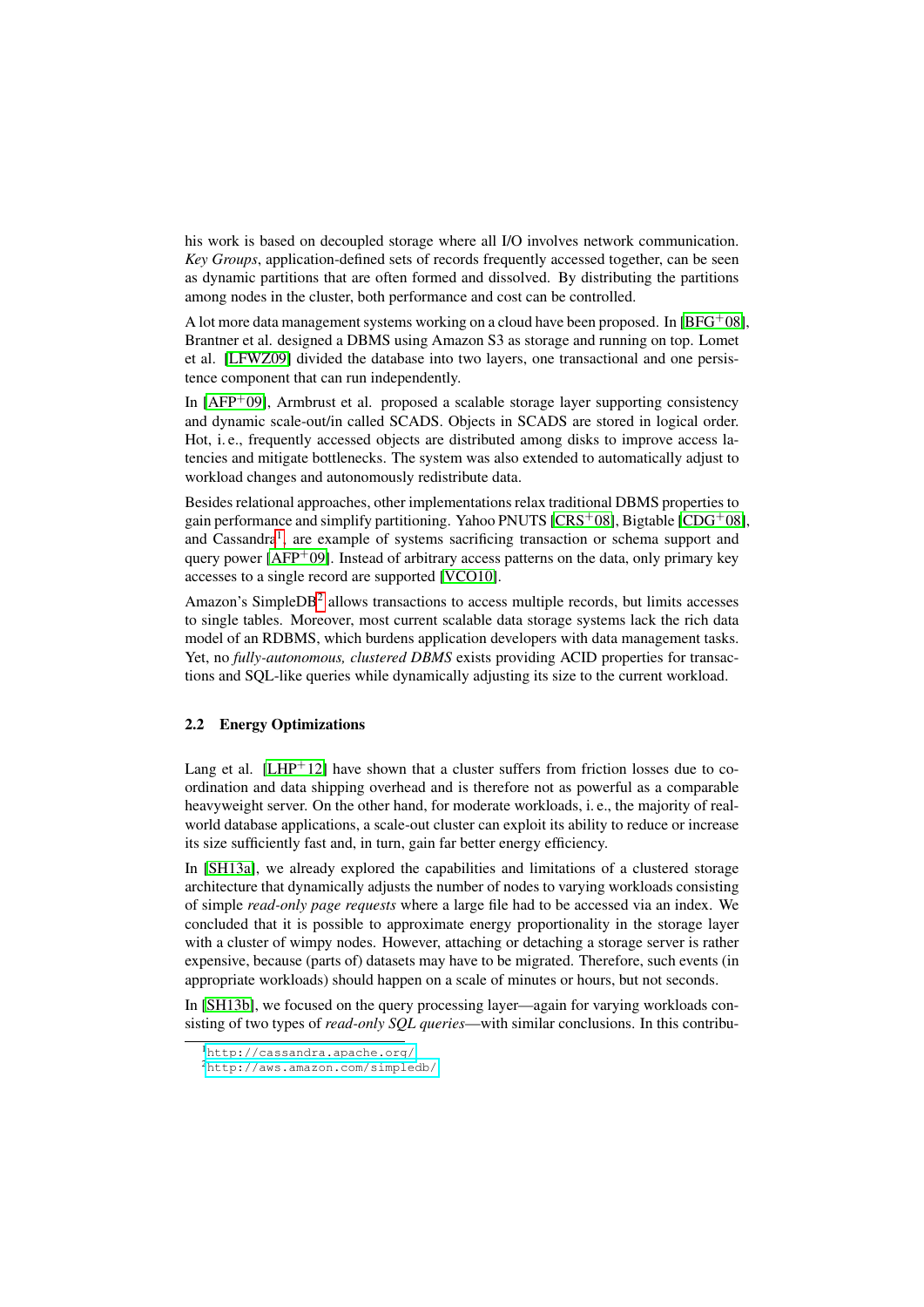tion, we revealed that attaching or detaching a (pure) processing node is rather inexpensive, because repartitioning and movement of data is not needed. Hence, such an event can happen in the range of a few seconds—without disturbing the current workload too much.

We substantially extended the kind of DBMS processing supported by WattDB to *complex OLAP / OLTP workloads consisting of read-write transactions* in [\[SH14\]](#page-19-10). For this purpose, we refined and combined both approaches to get one step closer to a fully-featured DBMS, able to process OLTP and OLAP workloads simultaneously. In this work, we were able to trade performance for energy savings and vice versa. Yet, we found out that the adaptation of the cluster and the data distribution to fit the query workload is timeconsuming and needs to be optimized.

As discovered before, a single-server-based DBMS is far from being energy-proportional and cannot process realistic workloads in an energy-efficient way. Our previous research indicates that a cluster of lightweight (wimpy) servers, where nodes can be dynamically switched on or off, seems more promising. In this paper, we compare our scale-out cluster to a big server to quantify possible energy savings and to discover promising workloads.

# <span id="page-3-0"></span>3 Cluster vs. Big Server

Our cluster hardware consists of n (currently 10) identical nodes, interconnected by a Gigabit-ethernet switch. Each node is equipped with an Intel Atom D510 CPU (with two threads using HyperThreading) running at 1.66 GHz, 2 GB of DRAM and an SSD for data storage. The configuration is considered Amdahl-balanced  $[SBH^+10]$  $[SBH^+10]$ , i. e., balanced w.r.t. I/O and network throughput on one hand and processing power on the other. By choosing commodity hardware with limited data bandwidth, Gigabit-Ethernet wiring is sufficient for interconnecting the nodes. All nodes can communicate directly.

To compare performance and energy savings, we ran the same experiments again on a single, brawny server. This server has two *Intel Xeon X5670* processors with 24 GB of RAM and 10 SSDs.<sup>[3](#page-3-1)</sup> Each CPU has 12 cores and 24 threads (using HyperThreading), running at 2.93 GHz.

Fig. [1](#page-4-0) sketches the cluster with 10 nodes and the big server. For comparison, we have highlighted the main components (CPU cores, main memory and disk) inside the nodes as well as the communication network. Each wimpy node consumes <sup>∼</sup>22 – 26 Watts when active (based on utilization) and <sup>∼</sup>2.5 Watts in standby. The interconnecting network switch consumes <sup>∼</sup>20 Watts and is included in all measurements.

In its minimal configuration—with only one node and the switch running and all other nodes in standby—the cluster consumes <sup>∼</sup>65 Watts. This configuration does not include any disk drives, hence, a more realistic minimal configuration requires <sup>∼</sup>70 Watts. In this state, a single node is serving the entire DBMS functionality (storage, processing, and cluster coordination). With all nodes running at full utilization, the cluster will consume

<span id="page-3-1"></span> $3$ For a fair comparison with the cluster of wimpy nodes, we reduced RAM to 24GB, although the server can handle much more. Yet, with more main memory, the power use of the server would also be much higher.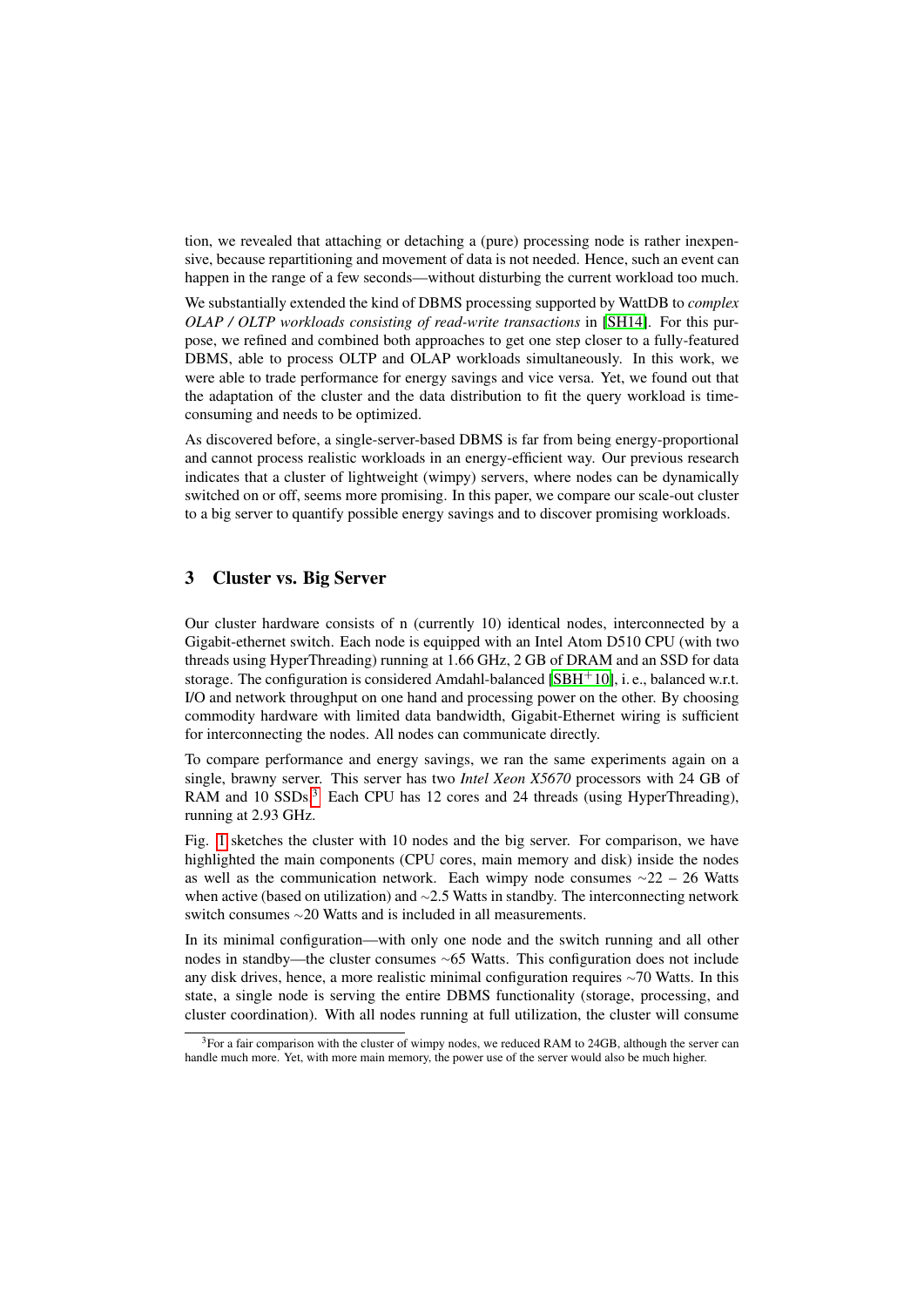<span id="page-4-0"></span>

Figure 1: The 10-node cluster compared with the brawny server

∼260 to 280 Watts, depending on the number of disk drives installed. This is another reason for choosing commodity hardware which uses much less energy compared to servergrade components. For example, main memory consumes <sup>∼</sup>2.5 Watts per DIMM module, whereas ECC memory, used in the brawny server, consumes <sup>∼</sup>10 Watts per DIMM.

The power consumption of the big server (with 10 SSDs) ranges from ∼200 Watts when idle to ~[4](#page-4-1)30 Watts at full utilization.<sup>4</sup> In theory, the systems should show similar performance. All nodes in the cluster come with 16.6 (10x1.66) GFLOPS, whereas the performance of the big server is rated with 17.6 GFLOPS. Furthermore, L2 caches and memory bandwidth of both systems are similar and the same number of disks is installed.

Fig. [2](#page-5-0) visualizes power consumption and theoretical performance figures, as given in the product sheets, for both systems. Of course, the relationships shown for the power consumption are idealized, because power consumption of the big server and the full cluster may differ to a certain amount. Fig. [2a](#page-5-0) shows how energy proportionality drawn for the big server is much better approximated by the cluster where at least 1 and—depending on the workload—up to 10 nodes are active. Fig. [2b](#page-5-0) gives an impression about the power consumption of both systems when running at a specific activity level.

### 3.1 DBMS Software

By the time, research gained interest in energy efficiency of database servers, no state-ofthe-art DBMS was able to run on a dynamically adapting cluster. To test our hypothesis (see Sect. 1), we developed *WattDB* that supports SQL query processing with ACID properties, but is also able to adjust to the workload by scaling out or in, respectively.

To enable a fair comparison, the same software is running on the cluster and the big server. On the latter, the dynamic features of WattDB are not needed and are therefore disabled. The smallest configuration of WattDB is a single server, hosting all database functions and

<span id="page-4-1"></span><sup>&</sup>lt;sup>4</sup>These measurements include only 24 GB of DRAM as previously explained.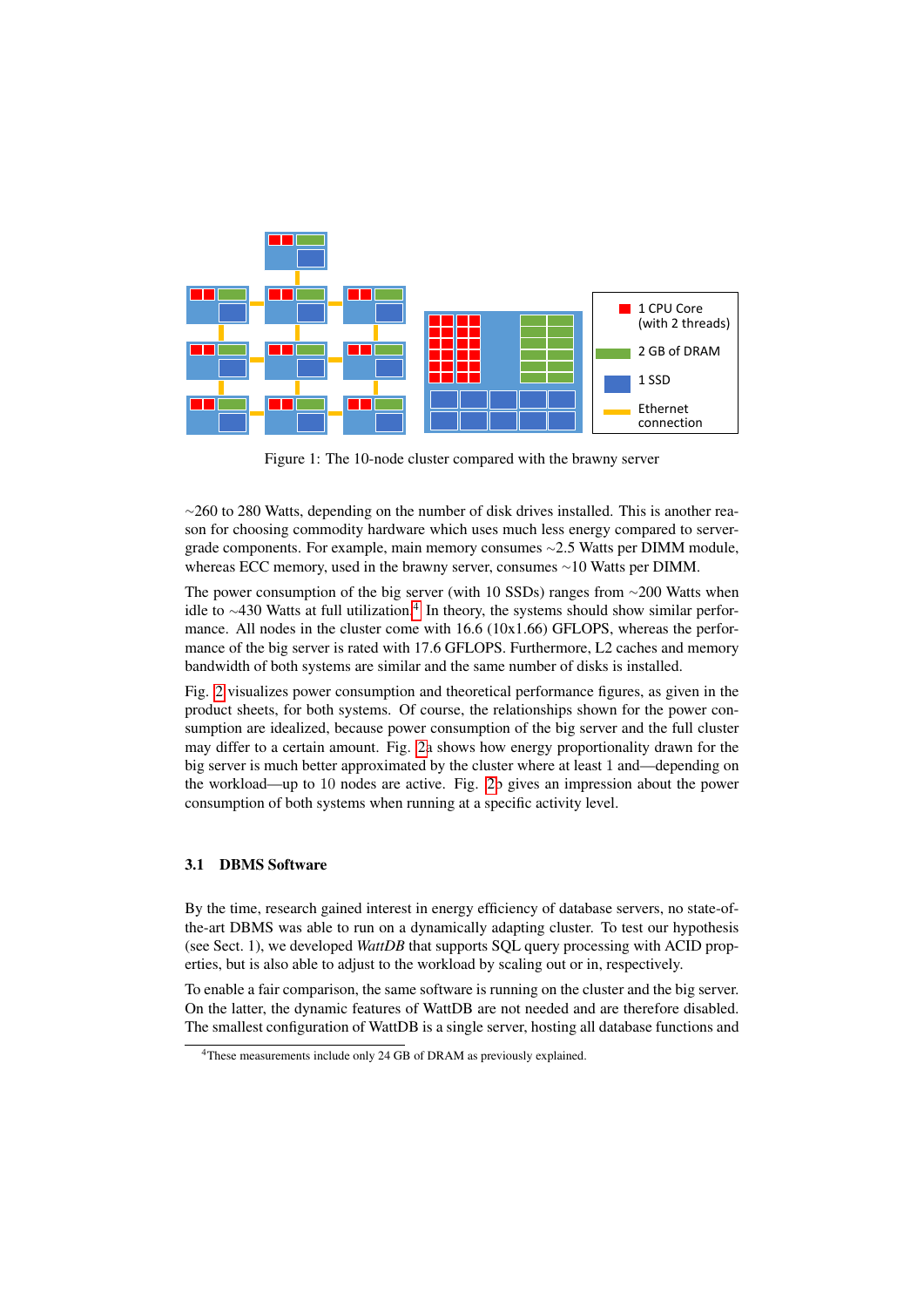<span id="page-5-0"></span>

Figure 2: Power consumption and theoretical performance figures for both systems

acting as endpoint to DB clients. This server is called *master node*. DB objects (tables, partitions) and query evaluation can be offloaded to arbitrary nodes in the cluster to relieve the node, but it will always act as the coordinator and client endpoint. Some of the key features and design considerations of WattDB are explained in the following.

### 3.2 Dynamic Query Processing

To run queries on a cluster of nodes, distributed query plans are generated on the master node. Except data access operators which need local access to the database's records, all query operators can be placed on remote nodes. Running query operators on a single node does not involve network communication among query operators, because all records are transferred via main memory. Distributing operators implies shipping of records among nodes and, hence, introduces network latencies. Additionally, the bandwidth of the Gigabit Ethernet, which we are using for our experiments, is relatively small, compared to memory bandwidth.

To mitigate the negative effects of distribution, WattDB is using *vectorized volcano-style query operators* [\[Gra94,](#page-19-12) [BZN05\]](#page-18-4); hence, operators ship a set of records on each call. This reduces the number of calls between operators and, thus, network latencies. To further decrease network latencies, buffering operators are used to prefetch records from remote nodes. *Buffering operators* act as proxies between two (regular) operators; they asynchronously prefetch sets of records, thus, hiding the delay of fetching the next bunch of records.

In WattDB, the query optimizer tries to put pipelining operators<sup>[5](#page-5-1)</sup> on the same node to minimize latencies. Offloading pipeline operators to a remote node has little effect on workload balancing and, thus, does not pay off. Instead, blocking operators<sup>[6](#page-5-2)</sup> may be placed on remote nodes to equally distribute query processing. They generally consume more resources (CPU, main memory) and are therefore prime candidates for workload balancing in the cluster.

<span id="page-5-1"></span><sup>&</sup>lt;sup>5</sup>Pipelining operators can process one record at a time and emit the result, e.g., projection operators.

<span id="page-5-2"></span><sup>&</sup>lt;sup>6</sup>Blocking operators need to receive all records before emitting the first result record, e.g., sorting operators.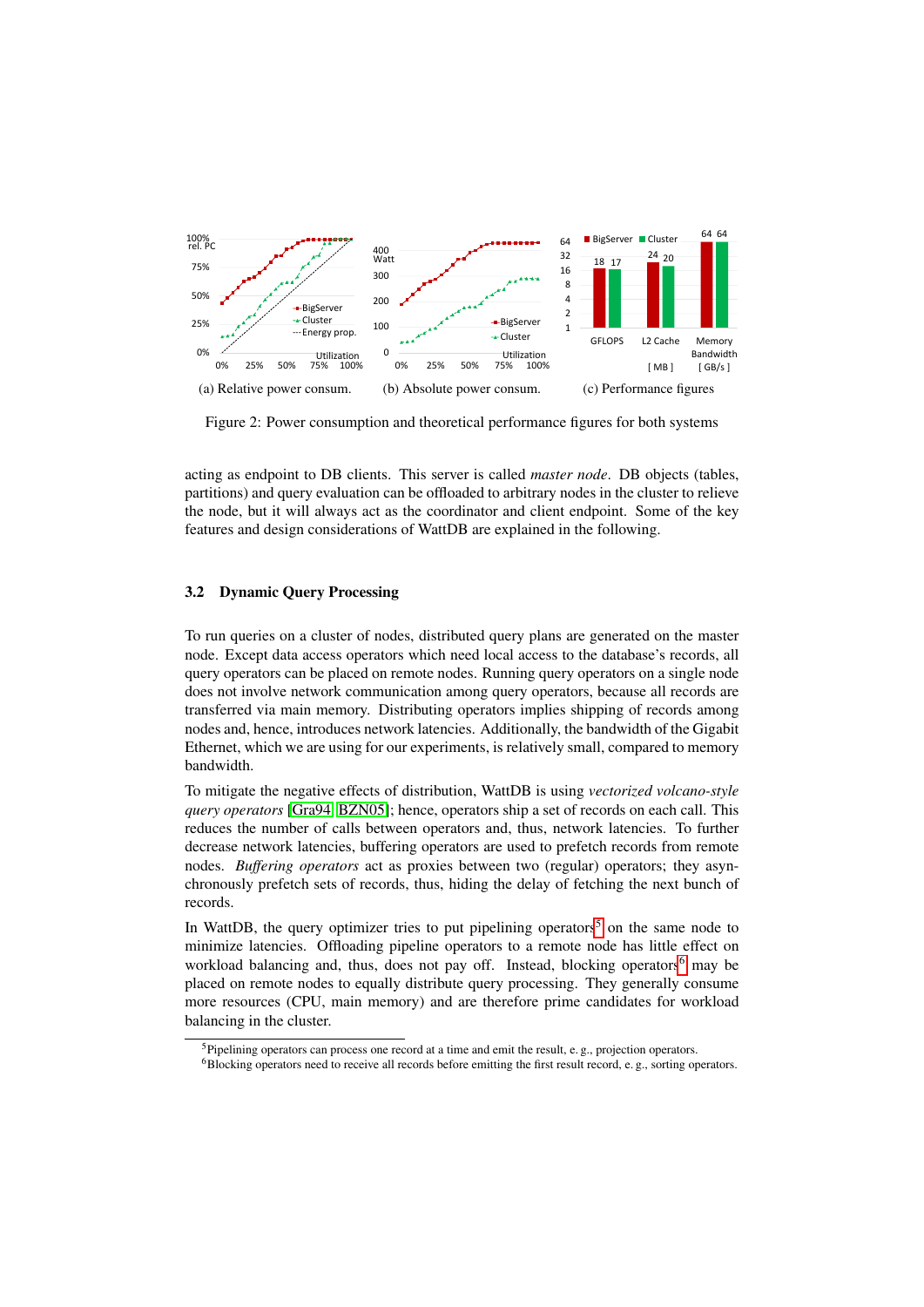<span id="page-6-0"></span>

Figure 3: Database schema

### 3.3 Dynamic Reorganization

The master node is coordinating the whole cluster. It is globally optimizing the query plans, whereas regular nodes can locally optimize their part of the plan. Furthermore, it takes nodes on- and offline and decides when and how DB tables are (re)partitioned.

Every node is monitoring its utilization: CPU, memory consumption, network I/O, and disk utilization (storage and IOPS). Additionally, performance-critical data is collected for each database partition, i. e., CPU cycles, buffer page requests and network I/O. With these figures, we can correlate the observed utilization of cluster components to (logical) database entities. Hence, both types of data are necessary to identify sources of cluster imbalance. We use the performance figures of the components to identify their over- or under-utilization. In addition, activity recording of database entities is needed to determine the origin of the cluster's imbalance. For this reason, the nodes send their recording every few seconds to the master node.

The master checks the incoming performance data to predefined thresholds—with both upper and lower bounds. If an overloaded component is detected, it will decide where to distribute data and whether to power on additional nodes and resume their cluster participation. Similar, underutilized nodes trigger a scale-in protocol, i. e., the master will distribute the data (processing) to fewer nodes and shutdown the nodes currently not needed. Decisions, what data to migrate and where, are done based on the current utilization of the nodes, the expected query workload, and the estimated cost, it will take to migrate data between nodes.

In WattDB, we have implemented different policies regarding the scale-out behavior. First, each node in the cluster stores data on local disks to minimize network communication. If storage space of a node is in short supply, database partitions are split up on nodes with free space.

Second, WattDB tries to keep the I/O rate for each storage disk in a certain range. Underutilized disks are eligible for additional data—either newly generated by INSERT operations or migrated from overloaded disks. Utilization among storage disks is first locally balanced on each node, before an allocation of data from/to other nodes is considered.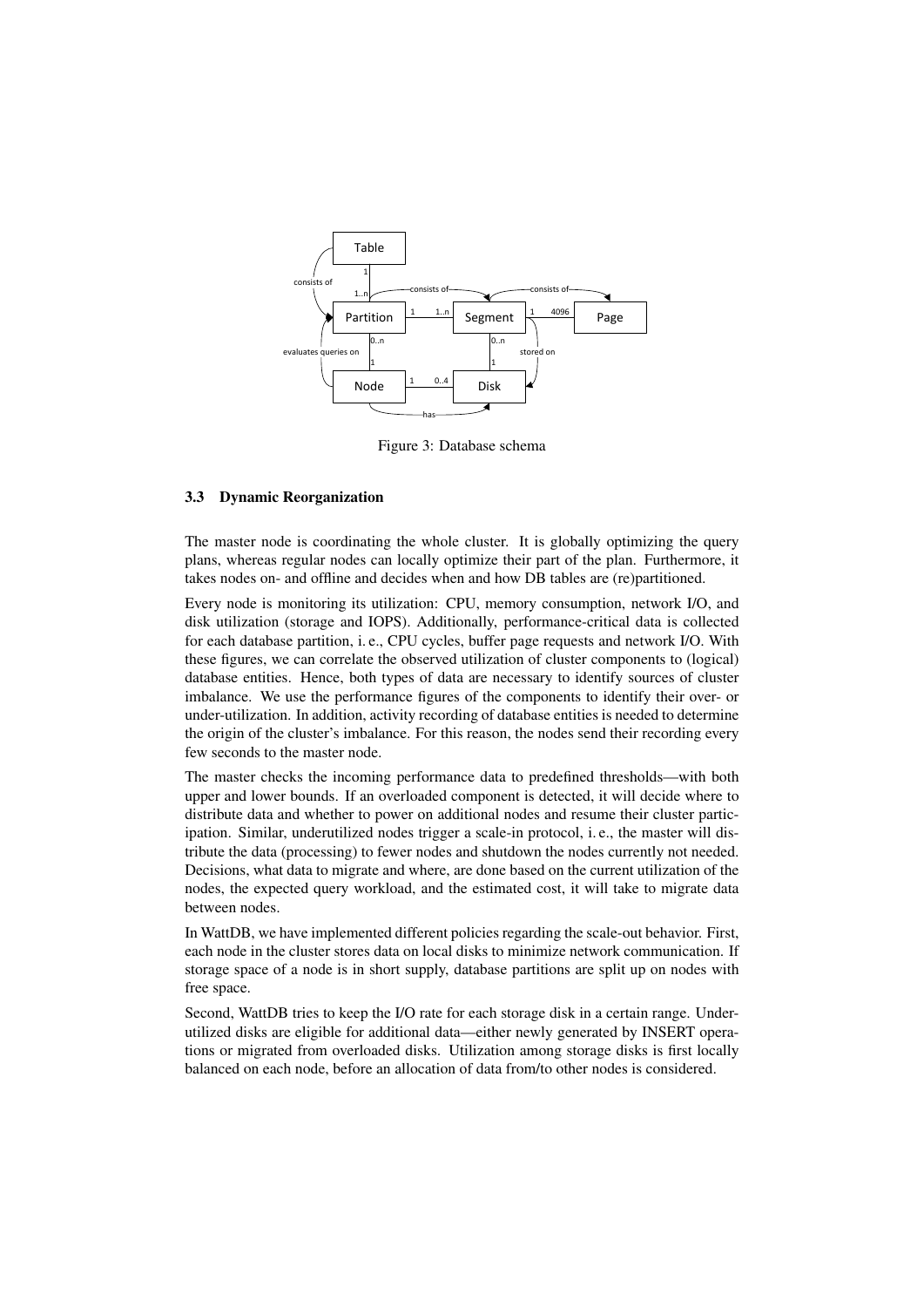Third, each node's CPU utilization should not exceed the upper bound of the specified threshold (80%). As soon as this bound is violated on a node, for more than one minute, WattDB first tries to offload query processing to underutilized nodes.<sup>[7](#page-7-0)</sup> If the overload situation cannot be resolved by redistributing the query load, the current data partitions and their node assignments are reconsidered. When a partition causing overload is identified, it is split according the partitioning scheme applied, where affected segments are moved to other nodes [\[SH15\]](#page-19-13). Fig. [3](#page-6-0) sketches the relationships between tables, partitions, nodes, and segments.

For underutilized nodes, an inverse approach is needed. A scale-in protocol is initiated, which quiesces the involved nodes from query processing and shifts their data partitions to nodes currently having sufficient processing capacity, as soon as the average utilization over one minute falls below 30%.[8](#page-7-1)

Similar rules exist for network and memory utilization, e. g., if the working sets of the transactions become too big for the DB buffer, repartitioning is triggered. WattDB makes decisions based on the current workload, the course of utilization in the recent past, and the expected future workloads [\[KHH12\]](#page-19-14). Additionally, workload shifts can be user-defined to inform the cluster of an expected change in utilization.

Cost of reorganization Moving data is an expensive task, in terms of energy consumption and performance impact on concurrently running queries. Data reorganization binds some computing resources, which would be needed to optimally process the query workload. This competition leads to fewer resources for running database workloads and, in turn, reduces query throughput. However, the reorganization cost should amortize by reducing the energy consumption of subsequent queries. Though it is difficult to calculate the exact energy consumption of a data move operation with respect to the impact of running queries, the energy cost can be estimated with the duration of the move operation and the (additional) power consumption. Hence, moving 1 GByte of data to a dedicated node with 25 Watts power consumption will require approximately 10 seconds and 250 Joules.

To save energy, reconfiguration overhead needs to pay off by reducing future query runtimes. Likewise, scale-in must trigger when the cluster is able to handle the workload with less nodes. To estimate the impact of reorganization, WattDB relies on a simplified cost model where upcoming workload predictions and maintenance costs are calculated.

### 3.4 Power Measurement

We have developed a measurement device, capable of monitoring the power and energy consumption of each node in the cluster. The device is also able to monitor these metrics of the big server. This device sends the stream of measurements to a connected PC, running the monitoring software. The monitoring software can further capture the number of active database nodes and the total throughput and response times of queries during the tests.

<span id="page-7-1"></span><span id="page-7-0"></span> $7$ This works well for operators like **SORT**, **GROUP**, and **AGGREGATE**.

<sup>8</sup>The rules implemented are a little more sophisticated, depending on additional factors, e. g., overall utilization and intensity of workload shifts. In this work, we illustrate a simplified model to keep things short.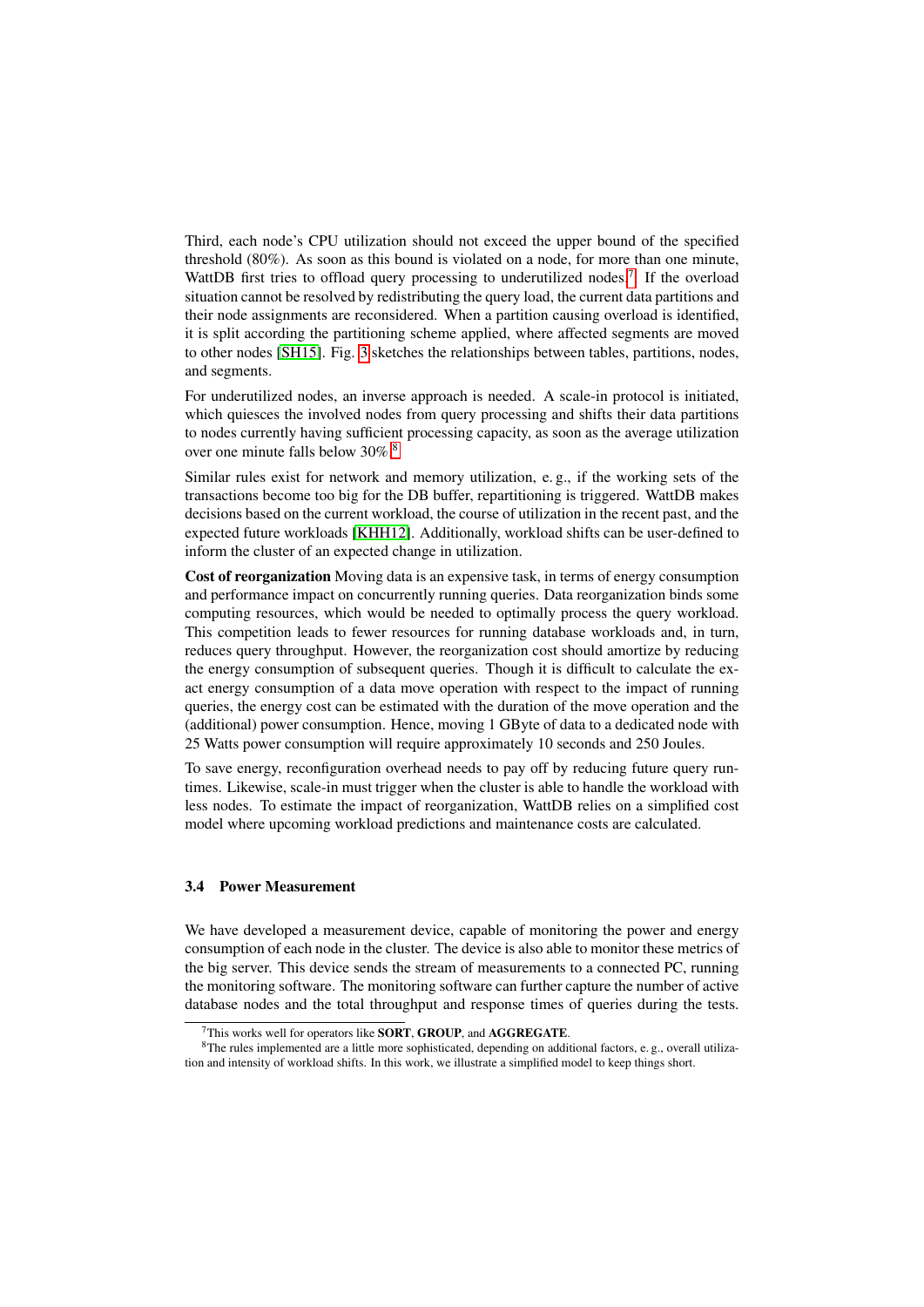This computer is controlling the benchmark execution by submitting queries to the master node; thus, it enables fine-grained monitoring in correlation with the benchmark runs. The measurement frequency of the device reaches up to 100 Hz; hence, we are able to determine power use in high resolution. A detailed description of the measurement device can be found in [\[HS11\]](#page-19-15).

The energy measurement device is only used for external monitoring and not connected to the master node. Internally, the DBMS is working with estimates to determine overall power consumption.

# <span id="page-8-0"></span>4 Experiments

To compare the energy consumption of our cluster to that of a traditional DB server, we have processed OLAP and OLTP workloads on both platforms. First, we have run performance-centric benchmarks, i. e., DB clients continuously submit queries to the full cluster or the big server, to assess peak performance of both systems. Next, we have evaluated energy-centric benchmarks [\[SHK12\]](#page-19-16), i. e., requests of DB clients are issued only at timed intervals thereby delaying query submission, to identify the energy-efficiency potential of the big server and the cluster. In the following, we first describe the experimental setup, before we present our results.

### 4.1 Experimental Setup

For all experiments, using OLTP and OLAP, we have set up the systems as previously described. A separate server, directly connected to the master node and the big server, respectively, is used as the benchmark driver, submitting queries to the cluster as well as monitoring response time and throughput. The previously introduced power measurement device is also hooked up to the benchmark driver to correlate all measurements with energy consumption.

OLAP workloads: For measuring OLAP performance and energy efficiency, we are using the well-known TPC-H benchmark with a scale factor of 300; hence, 300 GB of raw data are generated. Due to additional indexes and storage overhead, the final DB has approx. 460 GB of raw data. On the centralized server, small tables are stored on a single disk, whereas larger ones, e. g., the *LINEITEM* and *ORDERS* tables, are partitioned and distributed among all disks to increase access bandwidth and to parallelize processing on partitions.

On the cluster, the *REGION* and *NATION* tables are replicated to all nodes, while the other tables are partitioned and distributed equally among the nodes. In static benchmarks, no repartitioning occurs, even if the initial distribution leads to hotspots in the data, that impact the node's performance. If dynamic features of WattDB are enabled, the DBMS will automatically repartition as previously described.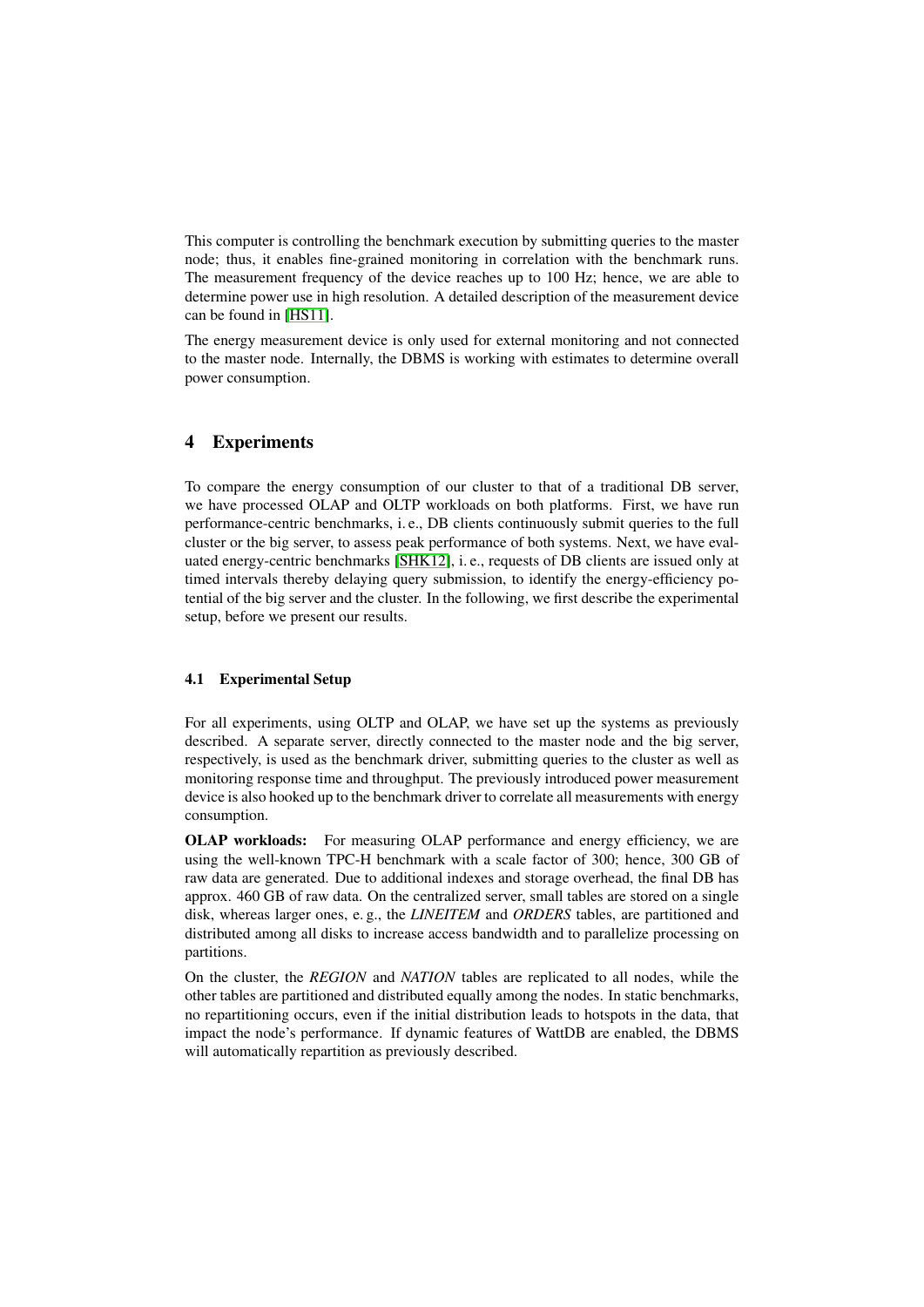<span id="page-9-0"></span>

Figure 4: Peak performance and energy consumption for both systems

OLTP workloads: For online transaction processing, we are running the TPC-C benchmark on the systems with a scale factor of 1000. Hence, a thousand warehouses were generated on the cluster, consisting of about 100 GB of data. Due to additional indexes and storage overhead, the final DB has <sup>∼</sup>200 GB of raw data at the start of the experiments.

### 4.2 Performance-Centric Benchmark

First, to evaluate the *peak performance* of both systems, we run performance-centric benchmarks similar to TPC-C and TPC-H on the cluster and the big server. We repeated the experiments with varying numbers of parallel DB clients (between 100 and 400) to estimate a saturation point, i. e., how many parallel queries the systems can process—without entering an overload state. Summarizing the OLAP results in Fig. [4a,](#page-9-0) the x-axis and y-axis illustrate response time in seconds resp. energy consumption per query. Numbers on the individual graphs annotate the amount of parallel DB clients for this curve progression.

Compared to the cluster, we can conclude that the big server handles queries for the same number of clients generally faster and with lower energy consumption per query, i. e., better energy efficiency. Up to 340 DB clients, the response times on the big server increase only slightly. Then, the server seems saturated and runtimes start to build up. Consequently, energy consumption per query rises.

Even for medium-sized workloads (up to 220 clients), the cluster cannot meet the energy and performance figures of the big server. Already 220 clients seem to overload the cluster, where runtimes and energy consumption for the same number of clients start to increase faster than for the big server. When stressing the cluster with more than 340 clients, WattDB crashes due to shortage of main memory.

Fig. [4b](#page-9-0) illustrates the results of the same experiments repeated using OLTP queries. Obviously, the big server is much better suited for OLTP than the cluster, as is exhibits lower query response times and also less energy consumption. Response times on the big server increase only slightly with the number of DB clients and the system does not show sat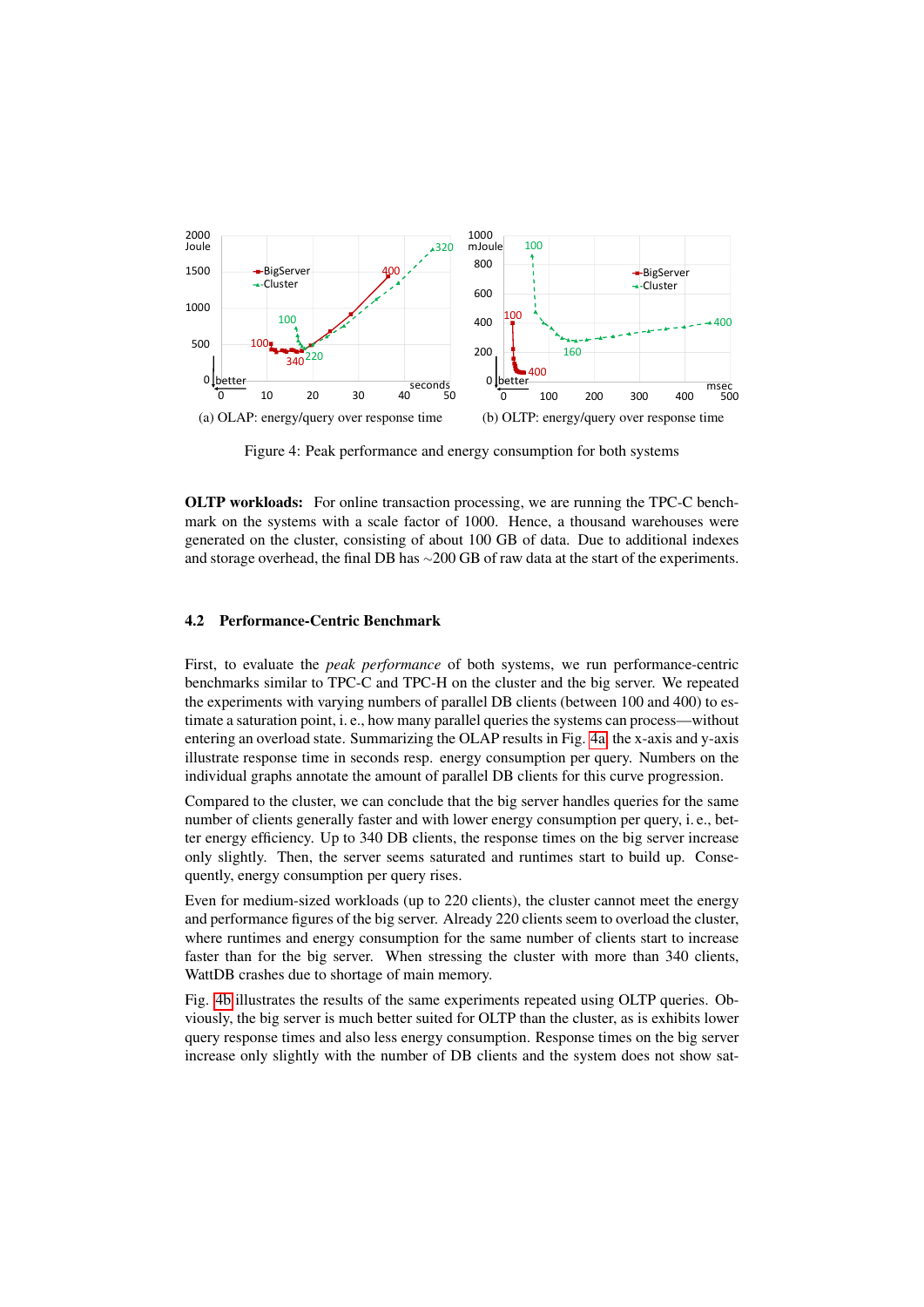uration at all. Consequently, energy consumption per query improves continuously. In contrast, the cluster is saturated with 160 clients; when further increasing the number of parallel queries, response times start to increase faster.

Analyzing the access patterns of both, OLTP and OLAP queries, the different performance figures are explainable: OLAP queries read huge amounts of records, join them with (small) fact tables, and then group and aggregate the results to satisfy analytical inquiries. Hence, the reading part of these queries can run in parallel on all partitions, speeding up the query linearly with the number of disks, CPUs, and/or nodes. After having fetched the qualified records, the joins with the fact tables can also run concurrently. The final grouping and aggregation steps can be pre-processed locally for each of the parallel streams and quickly aggregated into a final result. Hence, this kind of access pattern seems to well fit both, a single, multi-core machine with lots of disks and memory but also a cluster of independent nodes, exchanging query results via network. In [\[SH15\]](#page-19-13), we have analyzed the abilities of a cluster—with an emphasis on dynamic repartitioning of DB data—to process that kind of workloads in greater detail.

In contrast, OLTP queries touch very little data, but update records frequently. Since writers need to synchronize to avoid inconsistencies, lock information must be shared among all nodes involved. A single server with a main-memory-resident lock table can synchronize transactions much faster than a cluster, needing to exchange lock tables among nodes. Further, OLTP query operators modifying records cannot be offloaded to other nodes. Therefore, a query plan for transactional workloads is much more rigid than that of OLAP queries. In summary, it is comprehensible that a cluster of nodes is better suited for OLAP kinds of workloads than for typical transaction processing with ACID guarantees.

# 4.3 Energy-Centric Benchmark

After evaluating the peak performance of both configurations, we ran experiments representing average, real-world workloads. Because DB servers are often heavily underutilized, as mentioned earlier, we modified the benchmark driver to submit queries *at timed intervals* [\[SHK12\]](#page-19-16).

Workload scaling: In each experiment, we have spawned the number of OLTP or OLAP clients between 20 and 320, sending queries to the database. Each client sends a query in a specified interval. If the query is answered within the interval, the next query is not initiated immediately, but at the start of the subsequent interval. If the query is not finished within the interval, the client waits for the answer until sending the next query. In this way, each DB client generates its share of utilization. The DBMS has to answer queries quickly enough to satisfy the DB clients, but there is no reward for even faster query evaluation. It is important to delay query submission of the clients, since we are not interested in maximizing throughput, but want to adjust the DBMS to a given workload instead, using an optimal number of nodes.<sup>[9](#page-10-0)</sup>

<span id="page-10-0"></span><sup>&</sup>lt;sup>9</sup>Otherwise, the whole benchmark would degenerate to a simple performance-centric evaluation, which is not what we intended.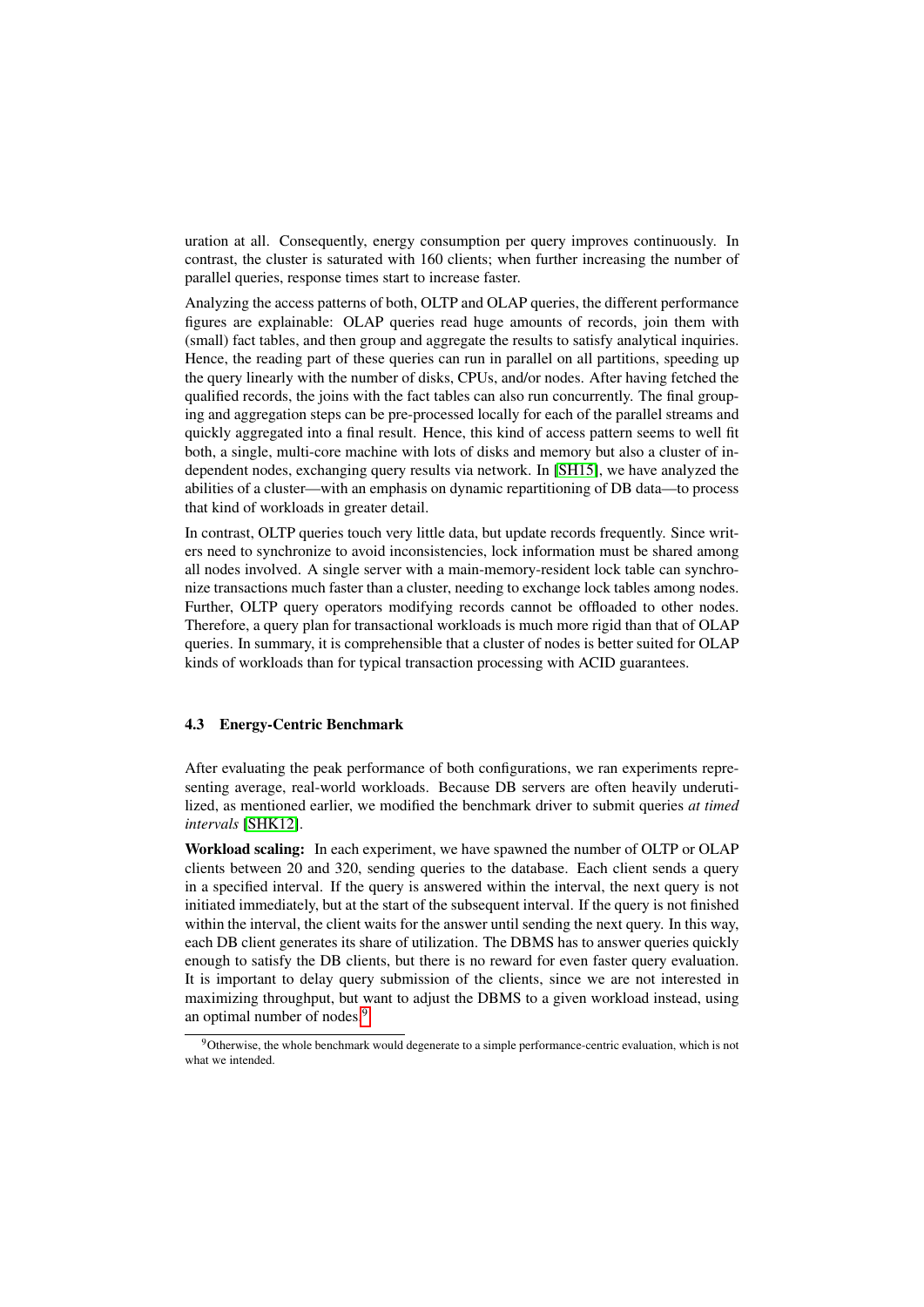<span id="page-11-0"></span>

Figure 5: Performance and energy consumption for varying OLAP activity levels

Before each workload changes, the cluster is *manually* reconfigured to best match the expected workload. We let the benchmarks run for a short warm-up time prior to measuring energy efficiency and performance to eliminate start-up cost and to identify maximum energy savings potential.

OLAP: In this experiment, we vary the number of parallel clients between 20 and 320. As before, we are using TPC-H queries on a SF300 dataset. To control utilization, the clients send queries at an interval of at least 20 seconds. Whatever comes last, the query result or the end of the interval, is the trigger for the next query.

Fig. [5](#page-11-0) illustrates the results for the energy-centric OLAP benchmark. The left side depicts query response times of the brawny server and the wimpy cluster. As expected, the centralized machine handles queries faster than the cluster, even faster than the (pre-specified) target response time of 20 seconds per query. Therefore, the server is idle for longer time periods, still consuming energy. The cluster is meeting the target response times quite well, except for higher utilization, as observed earlier. After about 220 parallel clients, query performance starts to drop and runtimes build up.

Comparing energy consumption per query of both systems, the cluster delivers far better results for *average utilization*. Due to the cluster's scale-out and adaptation to the necessary number of nodes, its energy consumption per query stays at the same level almost the entire time, regardless of utilization. Only at high workloads, energy consumption increases because of lengthy query runtimes. The big server, with more or less static power consumption over the whole utilization spectrum, delivers bad energy efficiency for low and moderate workloads. Only at high utilization, when all the processing power of the server is needed, its energy consumption per query pushes below that of the cluster. From this experiment, we conclude that the cluster seems to be better fit for moderate OLAP workloads than the big server.

OLTP: We repeated the same experiment using OLTP queries from the TPC-C benchmark. Prior, the corresponding dataset was generated with a scale factor of 1,000. Identical to the OLAP benchmark, we scaled the DB clients between 20 and 320. Each client was waiting 40 ms between queries to simulate low and moderate workloads too.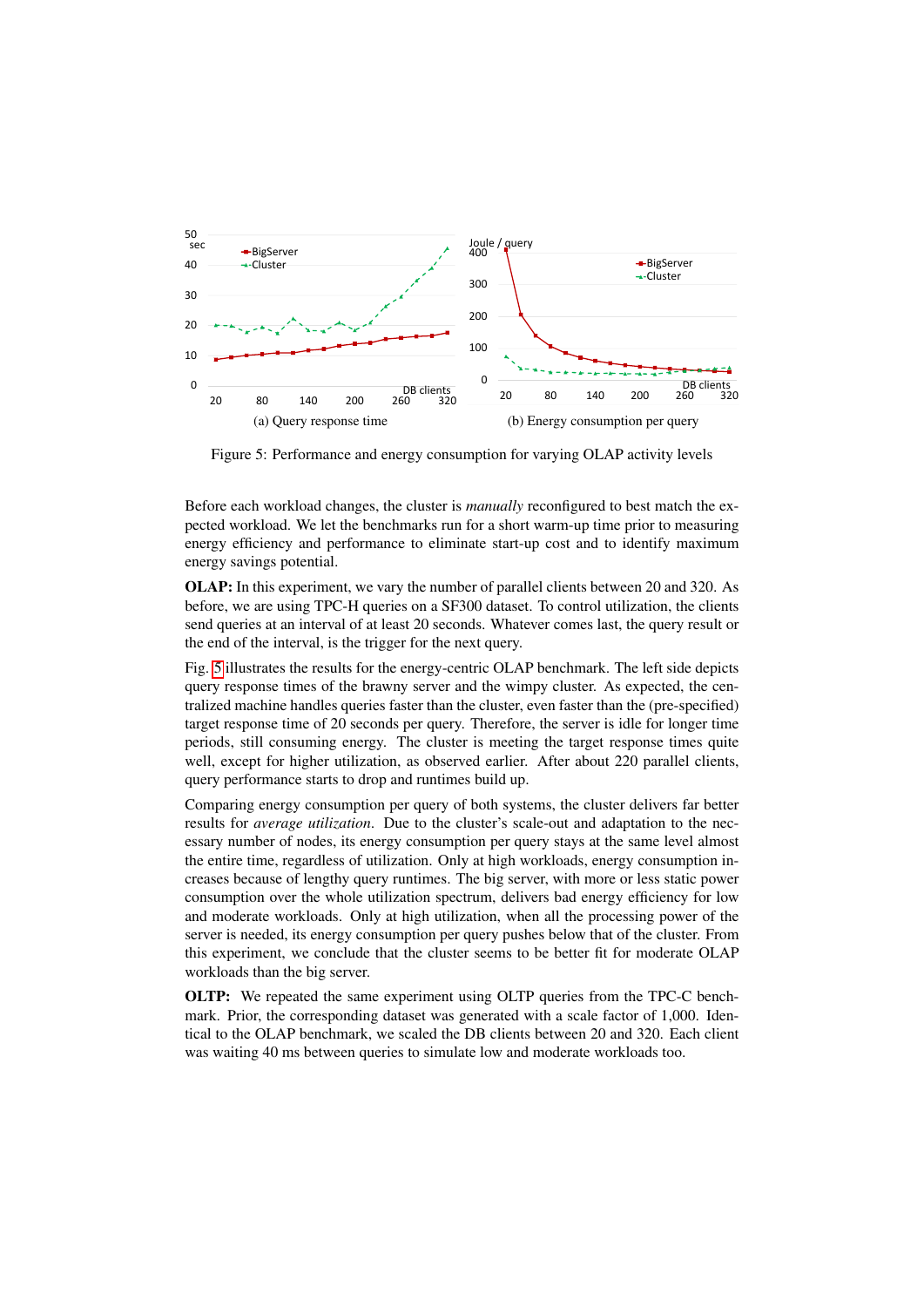<span id="page-12-0"></span>

Figure 6: Performance and energy consumption for varying OLTP activity levels

Fig. [6](#page-12-0) plots the results of the energy-centric OLTP benchmark run. Whereas the big server exhibits query response times between 30 and 50 milliseconds, the cluster performs with processing times between 50 and 450 ms much worse. Apparently, the cluster is not well suited to process update-intensive OLTP workloads. Likewise, energy efficiency of the cluster is only better at very low workloads, below 50 parallel DB clients. While the big server consumes between ∼100 and ∼800 mJoule/query, the cluster needs between ∼200 and <sup>∼</sup>400 mJoule/query. The big server's energy efficiency is much better at more challenging workloads, unlike OLAP workloads, where the cluster was more efficient for most scenarios. In conclusion, we have constituted a tradeoff between performance and energy consumption on the cluster. By reducing the number of nodes, both power consumption and peak performance are lowered. For moderate workloads, lower performance is tolerable and, thus, energy efficiency can be improved.

# 4.4 Dynamic Workloads

As previously described, the limiting factor for dynamic repartitioning is the migration cost, i. e., the performance impact and time it takes to move data between nodes. To estimate its impact on the cluster's elasticity, we have run experiments on a *dynamically adapting* cluster. Similar to the previous tests, we are running a mix of workloads against the cluster, ranging from low utilization up to heavy workloads. In this experiment, the cluster is given no warm-up times to adjust itself to a given task; instead, we are monitoring performance and energy consumption continuously.

Workloads change every 5 minutes, starting with a moderate workload of 20 DB clients, sending OLTP or OLAP queries respectively. The number of DB clients sending queries in parallel over time, i. e., the workload pattern (used in the experiments of Sect. [4.4.1\)](#page-13-0), is depicted in Fig. [7.](#page-13-1)

To quantify the importance of workload forecasting, we processed the same benchmark on the cluster twice—and once on the big server for comparison. The first run on the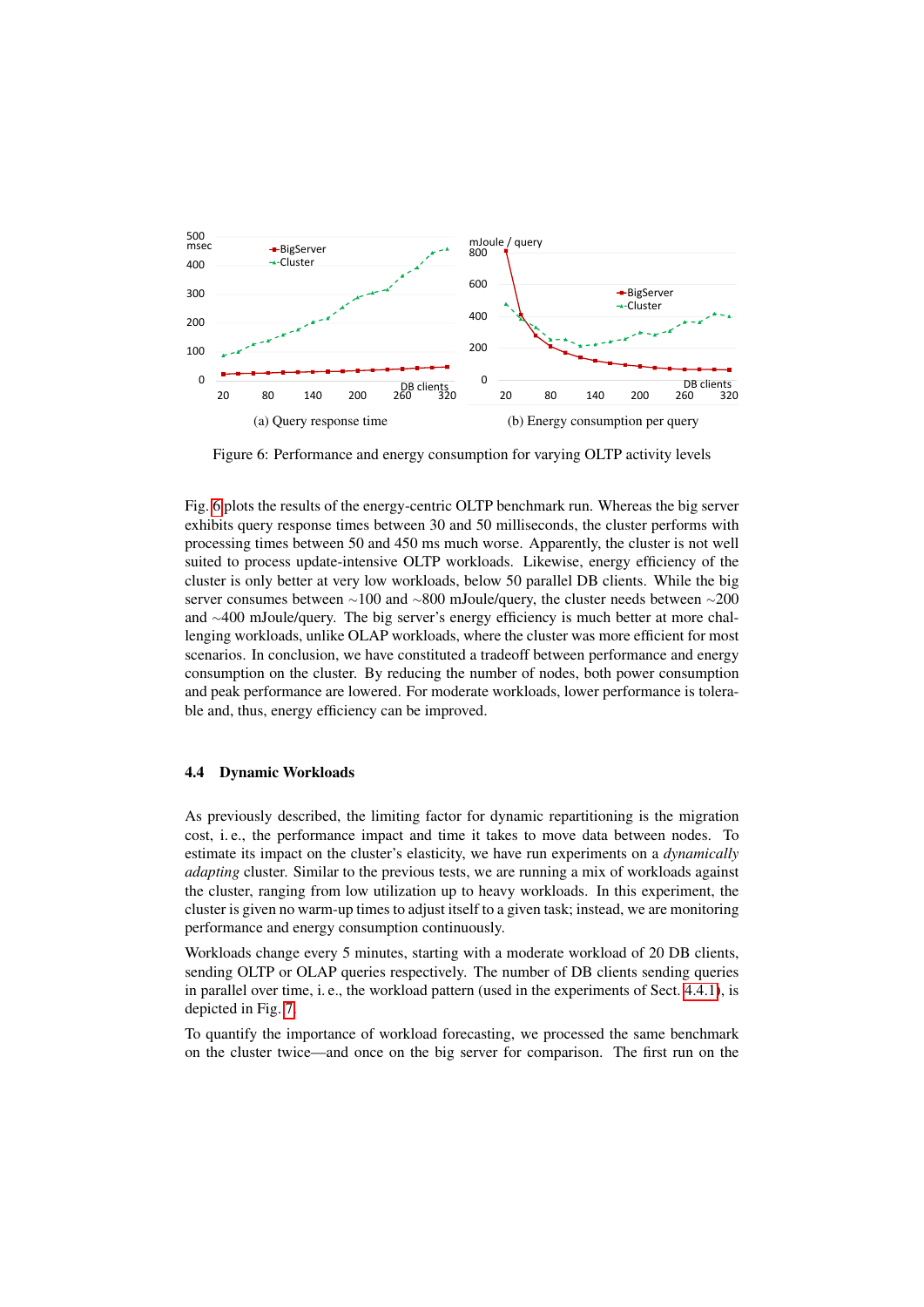<span id="page-13-1"></span>

Figure 7: Dynamic workload over time

cluster hits the system unprepared; WattDB has to reactively adjust to the changing workload. During the second run, the DBMS was informed of upcoming workload changes (30 minutes in advance). Hence, the DBMS could proactively adjust to such a new load situation.

In [\[KHH12\]](#page-19-14), we have developed a load forecasting framework to predict upcoming database workloads based on historic performance data. We observed that workloads are often repetitive and, therefore, quite easy to forecast.

### <span id="page-13-0"></span>4.4.1 OLAP and OLTP Processing

In the following, results of the benchmark runs are discussed separately for OLAP and OLTP. Results for the big server are visualized as *solid red* lines in Figures [8](#page-14-0) and [9.](#page-15-0) *Dotted blue* lines represent benchmark results measured on the cluster without workload forecasting, while *dashed green* lines illustrate results of the same experiment using forecasting. The top-left plot in both figures draws the average query response time. The target response time (20 seconds for OLAP and 200 msec for OLTP drawn as *short-dashed black* lines) is included to expose the load-dependent response time deviations in the various experiments. A target response time is needed for dynamic adaption, to give the scaling algorithm a bounded optimization goal. To characterize the varying size of the cluster, the number of active nodes is depicted in the top-right chart. Underneath, the course of the overall power consumption is shown for all three experiments on the left. The resulting average energy consumption per query is plotted on the lower-right—to contrast it to the power consumption of the corresponding system.

OLAP (big server): Fig. [8](#page-14-0) shows the results for TPC-H queries on the big server as solid red lines. The big server does not exhibit transition times between workload changes, since reconfiguration is not needed on this single-node system. Query runtimes are fast, always beating the target response time. Yet power consumption is constantly high, regardless of utilization, as already observed in earlier experiments. Average energy consumption per query is comparably high, although query runtimes are low. Because this benchmark is energy-centric, faster query runtimes do not lead to better results.

OLAP (cluster): The dotted blue lines in Fig. [8](#page-14-0) depict the TPC-H results for the cluster without workload forecasting. The number of nodes in the cluster jitters heavily, as the system tries to adjust itself to the current workload. Reconfiguration takes time, e.g., migrating from 2 to 4 nodes requires each of the two source nodes to ship about 100 GB of data to one of the targets, hence, it takes up to 20 minutes to complete repartitioning. Therefore, query response times in this benchmark experiment are highly fluctuating and,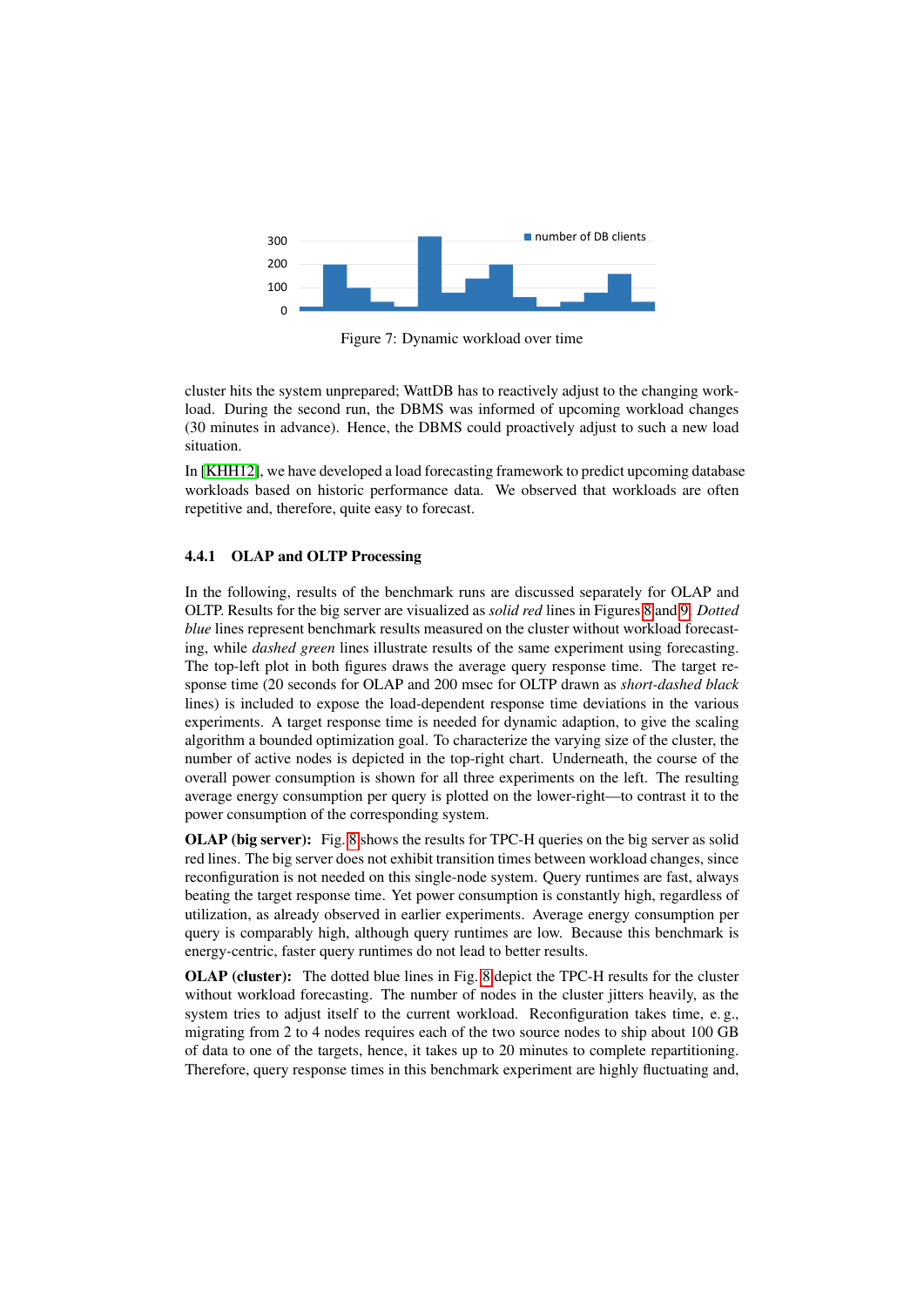<span id="page-14-0"></span>

Figure 8: Dynamic OLAP workload on the big server and the cluster

in turn, often missing the predefined deadline (target response time). Yet, as we have shown in previous experiments, the cluster, in theory, should be able to handle most of the workloads within the deadline. Due to high additional reconfiguration overhead, the nodes are overloaded. Therefore, query runtimes and avgerage energy per query remain high.

OLAP (cluster with forecasting): In this benchmark, we inform the cluster of workload changes occurring in the next 30 minutes. Hence, instead of only reacting to load changes, WattDB can now prepare for upcoming load. The dashed green lines in Fig. [8](#page-14-0) illustrate the results. In comparison to the first run on the cluster, response times are generally lower and pass the deadline more often. Since the cluster prepares for heavy workloads in advance by scaling out to more nodes, the number of nodes is also larger in average, resulting in increased average power consumption. The energy consumption per query, however, shows a mixed picture. For low utilization, but more nodes running to prepare for upcoming events, energy consumption is higher compared to the version without forecasting. On the other hand, for higher utilization, thanks to in-advance preparations related to the forecasting approach, query runtimes are lower and exhibit better overall energy efficiency.

When comparing the big server with the cluster, we can conclude that the server is performing better, i.e., it exhibits lower query response times. On the other hand, the cluster is more energy efficient, especially during low and moderate utilization, due to its adaptation to the workload. The cluster benefits from scale-in, when performance is not needed. This translates to a steadily varying power consumption (according to the cluster size), whereas the server displays a more or less constant one. For OLAP workloads, the cluster seems an eligible alternative to a big server.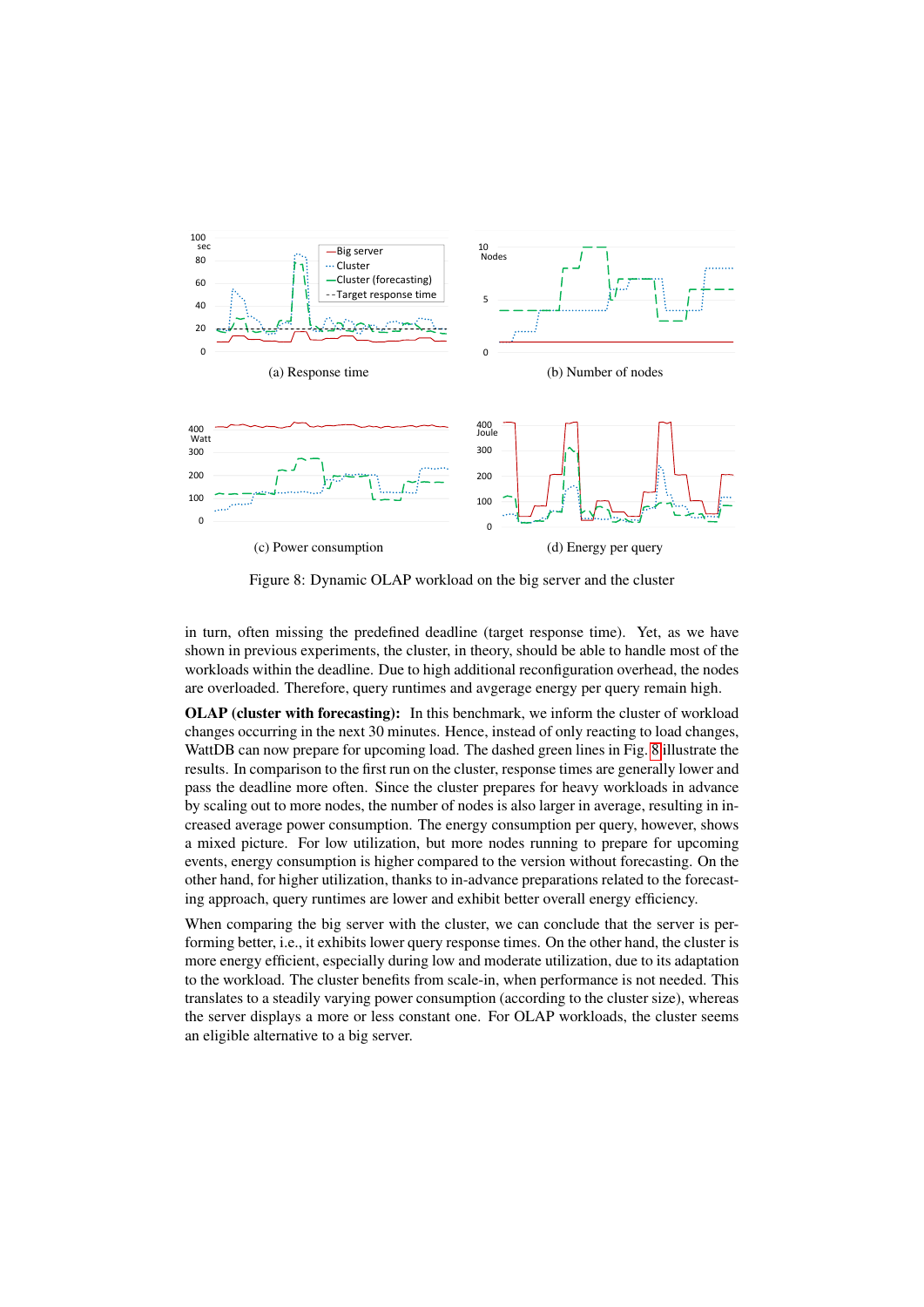<span id="page-15-0"></span>

Figure 9: Dynamic OLTP workload on the big server and the cluster

OLTP (big server): After running OLAP benchmarks, we have repeated the same dynamic workload with OLTP clients on the TPC-C dataset. Fig. [9](#page-15-0) illustrates our results for experiments based on the energy-centric OLTP benchmark. As before, solid red lines characterize the behavior of the big server, which exhibits low query runtimes, but also high power consumption.

OLTP (cluster): The dotted blue lines of Fig. [9](#page-15-0) summarize our results for the benchmark run on a cluster without load forecasting. Obviously, the response times shown are high. Because the cluster is forced to permanently repartition, response times and, in turn, energy efficiency are further worsened. Because the cluster can only react to the current workload, rebalancing starts after a sufficient change of the workload is detected. As discussed for the OLAP benchmark, this puts too much stress on the nodes and notably slows down query processing. Compared to the big server, query response times are much longer for high activity levels of the cluster. Yet, power and energy consumption are lower. Therefore, the cluster delivers better energy efficiency overall—if longer query response times are deemed acceptable.

OLTP (cluster with forecasting): The dashed green plots of Fig. [9](#page-15-0) depict the OLTP benchmark results on the cluster using workload forecasting. Compared to the previous benchmark, the average number of nodes is higher, because WattDB is preparing for workloads in advance. As a results, query runtimes are more stable and more often pass the deadline. However, power consumption is often higher. Again, overall energy efficiency is characterized by a mixed picture: Due to preparations related to the forecasting approach, lower workloads have worse energy efficiency, but more intense workloads benefit by achieving lower energy consumption per query.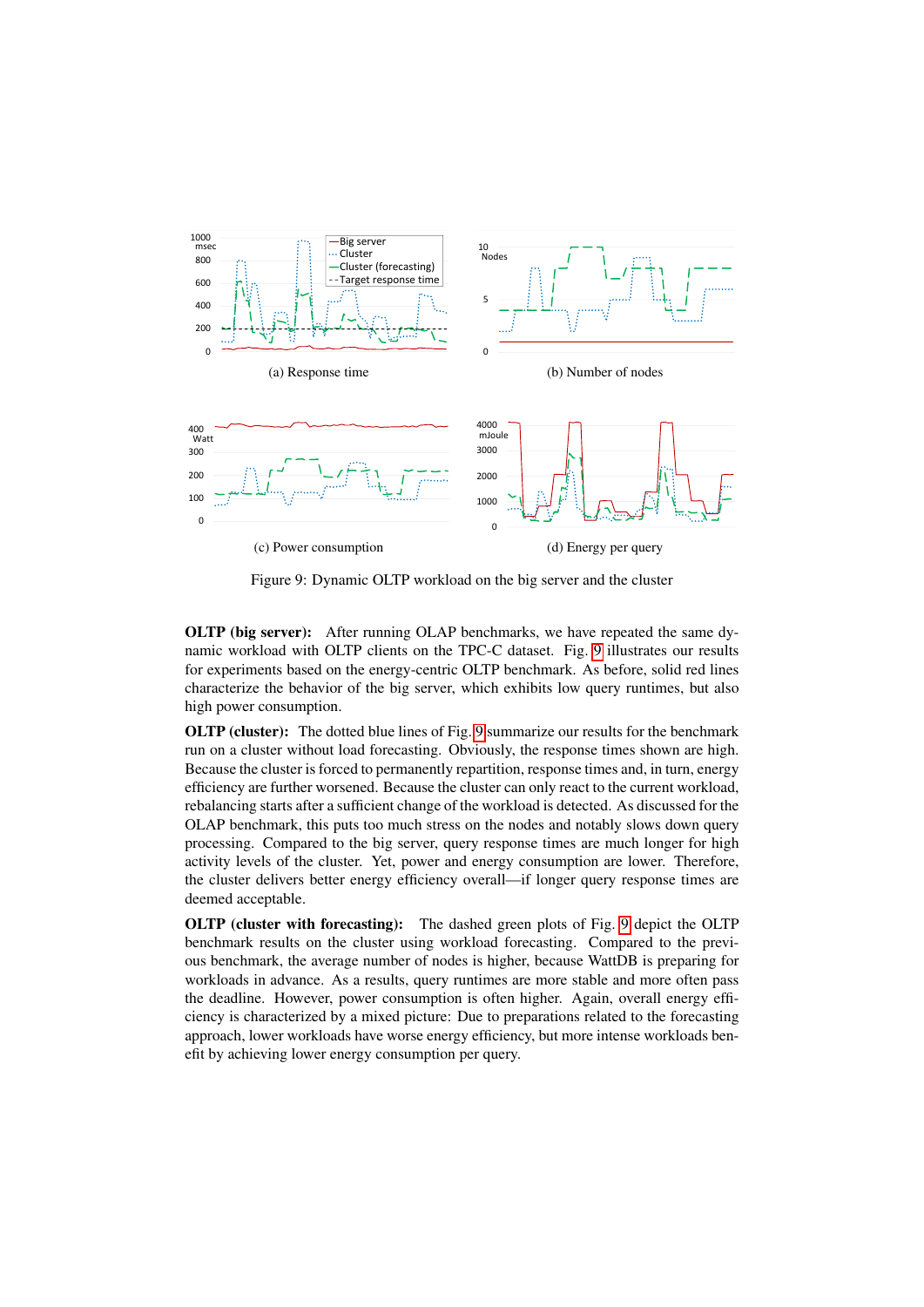<span id="page-16-0"></span>

Figure 10: Energy Delay Product of OLAP & OLTP workloads

# 4.4.2 Energy Delay Product

The product of energy consumption (Joules) and runtime (seconds) is called *Energy Delay Product* (EDP), a metric originally stemming from chip and microprocessor design [\[GH96\]](#page-19-17). EDP is used as a metric combining energy consumption with performance of alternate architecture design choices. As rationale behind this metric, a system—running twice as fast and with twice the power consumption—exhibits the same EDP, hence, it is not better or worse than the original system. Another system, consuming the same amount of energy but delivering results faster will have a lower EDP. Likewise, lowering energy consumption while keeping runtimes unchanged results in a better EDP. Therefore, the Energy Delay Product is a good measure to compare the energy consumption/performance of heterogeneous systems, given the same task.

Despite different hardware platforms and power consumption figures, by calculating the EDP, we can make a square comparison of the big server and the cluster. In Fig. [10,](#page-16-0) we have summarized the EDP results from our dynamic experiments on OLTP and OLAP workloads for all three configurations. To illustrate the differences, all values are relative to the EDP of the big server. Hence, the forecasting cluster's EDP is about half of that of the big server, regardless of OLTP or OLAP workloads. For OLTP workloads, the cluster without forecasting exhibits nearly the same EDP as the big server, obviously, forecasting really payed off here. In contrast, the cluster without forecasting shows the lowest EDP under OLAP queries, even lower than the forecasting version. Apparently, preparing the cluster for upcoming workloads was a (little) waste of time and energy here. However, the cluster's EDP is lower than that of the big server; hence, with the same energy budget, we should be able to perform more work—although it might take some extra time.

### 4.4.3 Summary

Reviewing the results from all benchmarks, we want to extract some condensed numbers to facilitate high-level comparison and to gain a few key observations. For this reason, we have separately computed indicative numbers for the dynamic OLAP and OLTP experiments: total energy consumed (in Watt hours), total number of queries represented in units of  $10^3$  resp.  $10^6$ , and average energy consumption per query in Joule resp. mJoule. These Key figures are shown in Fig. [11,](#page-17-0) where the logarithmic y-axis should be regarded.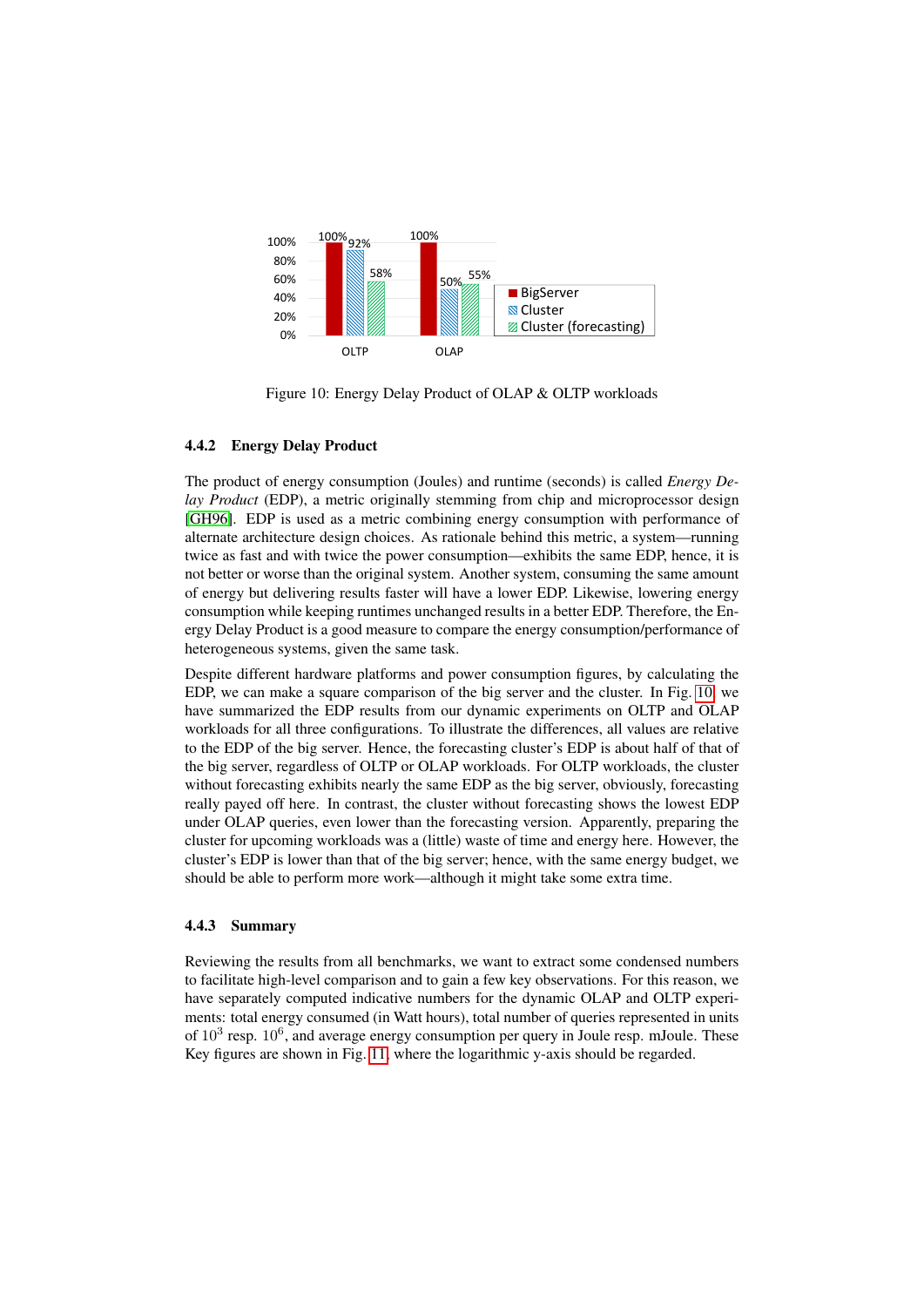<span id="page-17-0"></span>

Figure 11: Overall energy use, throughput, and avg. energy consumption per query

First, the cluster is no match for the big server considering pure performance. The centralized system does not require network communication or synchronization among nodes. Therefore, it can deliver much better query throughput than the cluster, where queries have to be distributed, results have to be collected, and the overall execution of concurrent queries on multiple nodes needs some form of synchronization to ensure ACID properties. All these factors lead to friction losses which slow down query processing.

Second, the cluster handles low and moderate workloads quite well, although the big server is still faster. Yet, the cluster requires less than half of the server's power (left-most bars in the figures). Therefore, the cluster needs less energy per query and is more energy efficient, as depicted by the right-most bars in the figures.

Third, dynamic workloads with varying utilization require preparation to adjust the number of nodes to the needs. If workloads are predictable, the cluster exhibits better energy efficiency than the single server while delivering comparable performance. Although, energy consumption of a forecasting cluster is higher, its query performance outweighs the additional wattage.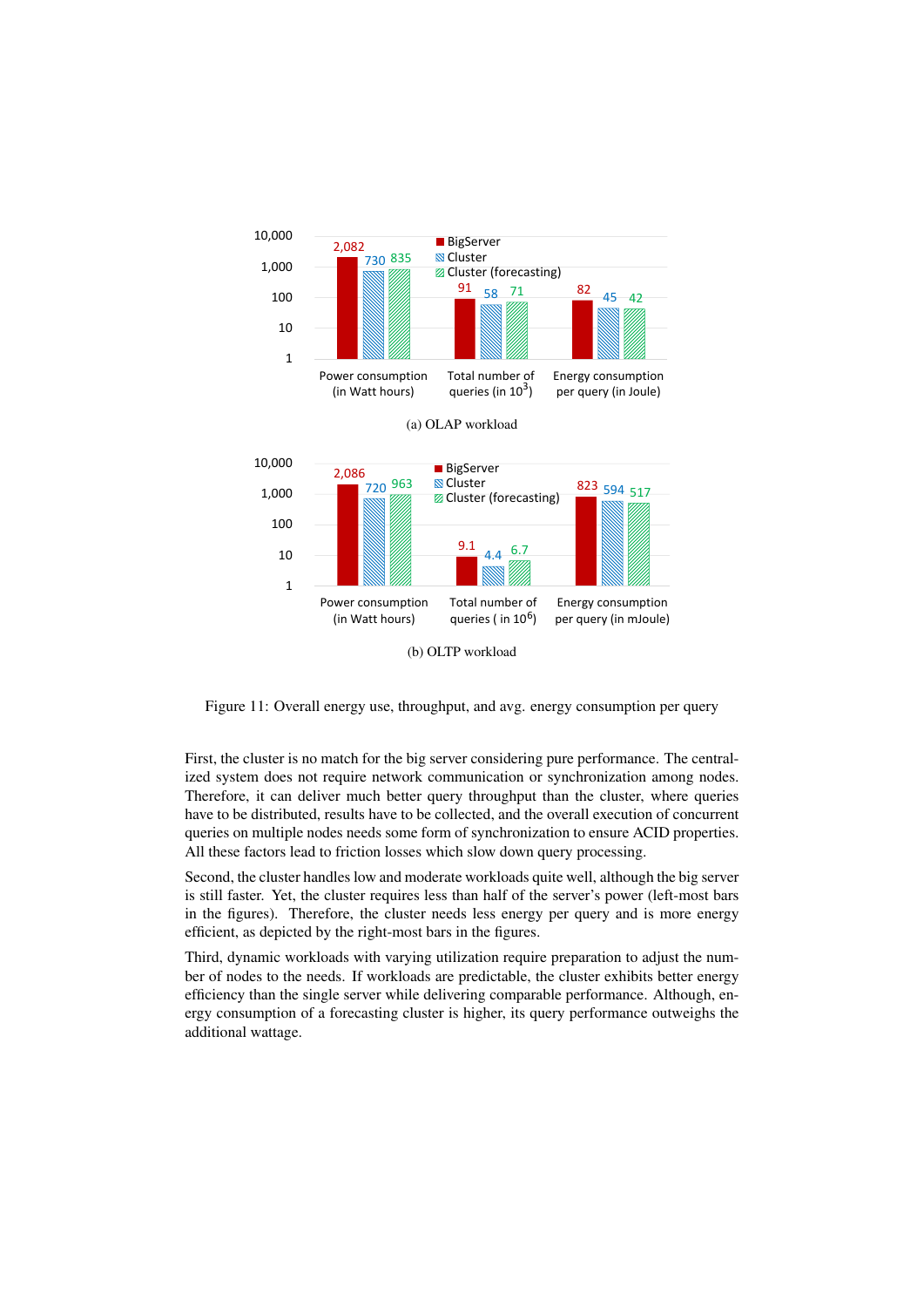# <span id="page-18-1"></span>5 Conclusion

In this paper, we have examined the energy-saving potential of a clustered DBMS compared to a traditional DBMS based on a single server. An important goal of this paper was to compare performance and energy efficiency of our WattDB cluster to those of a big server. Of course, if peak DBMS performance is required during almost the entire operating time, a single-server approach has no alternative as our performance-centric benchmarks clearly reveal. However, as stated in various studies [\[BH09,](#page-18-5) [SHK12\]](#page-19-16), average utilization figures are far from continuous peak loads. A large share of database or dataintensive applications runs less than an hour close to peak utilization on workdays and is resilient w.r.t. somewhat slower response times. During the remaining time, their activity level is typically in the range of 20% – 50% and often lower. Therefore, from low- to mid-range workloads, a dynamically adjusting cluster of nodes will consume significantly less power without sacrificing too much performance. Hence, their throughput/response time requirements could be conveniently satisfied by the performance characteristics of our cluster with much less energy consumption, as confirmed by Fig. [8.](#page-14-0) Hence, the application range, where the cluster's energy efficiency largely dominates that of a single server, has quite some practical benefit.

Especially for OLAP workloads, where lots of records need to be read and aggregated without much coordination effort, a cluster seems to be a viable alternative to a single server. On the other hand, when processing OLTP workloads, where transactions need to synchronize continuously, a cluster suffers from high friction losses and is a magnitude slower than the centralized approach.

As shown, predictability of workloads and data elasticity are crucial for our approach. Fortunately, typical usage patterns are predictable and a cluster can therefore prepare for upcoming workloads. Thus, dynamically adjusting a cluster to the workload—although time-consuming—is possible.

# References

- <span id="page-18-3"></span>[AFP<sup>+</sup>09] Michael Armbrust, Armando Fox, David A. Patterson, Nick Lanham, Beth Trushkowsky, Jesse Trutna, and Haruki Oh. SCADS: Scale-Independent Storage for Social Computing Applications. *CoRR*, abs/0909.1775, 2009.
- <span id="page-18-2"></span>[BFG<sup>+</sup>08] Matthias Brantner, Daniela Florescu, David Graf, Donald Kossmann, and Tim Kraska. Building a Database on S3. In *SIGMOD Conf.*, pages 251–264, 2008.
- <span id="page-18-0"></span>[BH07] Luiz André Barroso and Urs Hölzle. The Case for Energy-Proportional Computing. *IEEE Computer*, 40(12):33–37, 2007.
- <span id="page-18-5"></span>[BH09] Luiz Andre Barroso and Urs Hölzle. *The Datacenter as a Computer: An Introduction to the Design of Warehouse-Scale Machines*. Morgan & Claypool Publishers, 2009.
- <span id="page-18-4"></span>[BZN05] Peter A. Boncz, Marcin Zukowski, and Niels Nes. MonetDB/X100: Hyper-Pipelining Query Execution. In *CIDR Conf.*, pages 225–237, 2005.